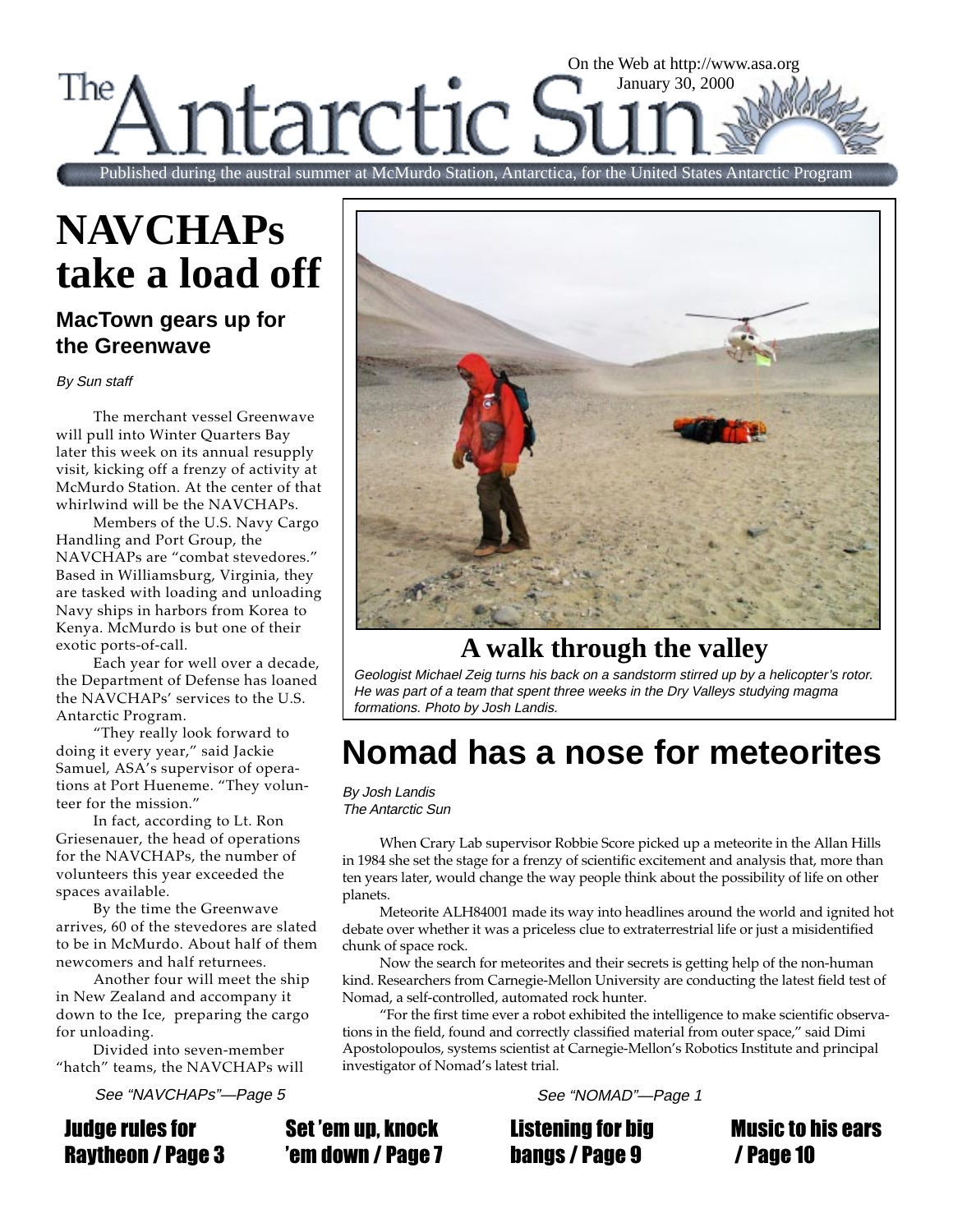#### "NOMAD"— from Page 1

It's an accomplishment he and others hope will change the way scientists look for meteorites here and in other parts of the solar system.

Nomad brings together all of the technology needed for it to independently locate, photograph, analyze and record the location of meteorites. The latest test at Elephant Moraine, which was Nomad's second trip to Antarctica, was considered a success.

"From a technical standpoint we fulfilled most of our goals," said Apostolopoulos.

Nomad's system of identifying meteorites has several steps. First, the machine uses a high-resolution digital camera to spot possible meteors lying on the ground, then

In addition to spotting promising rocks, Nomad also has an automatic navigational system that keeps it away from crevasses and other dangers.

The team chose Elephant Moraine, about 160 miles northeast of McMurdo, because it's a place where ancient ice is pushed up and exposed to the wind. Meteorites that fell to the Earth long ago are funneled into the area, and as wind ablates the ice, they're left lying on the surface.

After Nomad is done with all its analyses it records the GPS location so a person can come along and pick it up later.

With a top speed of just over one mile per hour, the 1,500 pound Nomad doesn't exactly fly across the terrain. But it's designed to work tirelessly for 24 hours a day, without any human intervention. NASA, which has funded



Ben Shamah, a Carnegie-Mellon research engineer, monitors Nomad on a trial run near Williams Field. The robotic meteorite hunter contains all the technology needed to locate and analyze potential space rocks. Photo by Josh Landis.

photographs them closely for telltale signs like charring and aerodynamic contours.

Nomad then uses a spectrometer to determine the chemical makeup of the rock. It works by shining a light on the object, and analyzing the reflection. Based on the way the light bounces off, Nomad knows what elements are present and can make an educated guess as to whether it's a product of the Earth, or space.

Nomad then tells scientists what it thinks of the rock. One recent message read, "ALERT!! ALERT!! I have discovered an interesting rock. Target 4 has a meteorite probability of 0.352245. Waiting for user command to resume the search. Classifier finished."

Nomad properly identified three meteorites and found a fourth, but incorrectly classified it as an Earth rock.

It was the kind of glitch that's expected in this stage of the research.

"We encountered many problems but we resolved most of them," said Apostolopoulos.

the development and testing of Nomad, hopes a similar robot could be used one day on a mission to another planet.

"No other robot has found meteorites by itself before," said Ben Shamah, a research engineer with Carnegie-Mellon.

"Even broader than meteorites, an autonomous search of this size has never been done before," said software engineer Kim Shillcut, also with Carnegie-Mellon.

But Nomad is not meant to completely replace people. "The hope is to have an assistant to help humans with

their search for meteorites," said Shamah. And that assistant could be wholly employed on a

planet far away one day. If all goes as planned, a refined descendant of Nomad could be blasting its way into space in five to 10 years.

"Nomad has set the standard for planetary science rovers," said Apostolopoulos. "Nomad's achievement is ... one of these events that shifts our thinking and opens new directions and opportunities."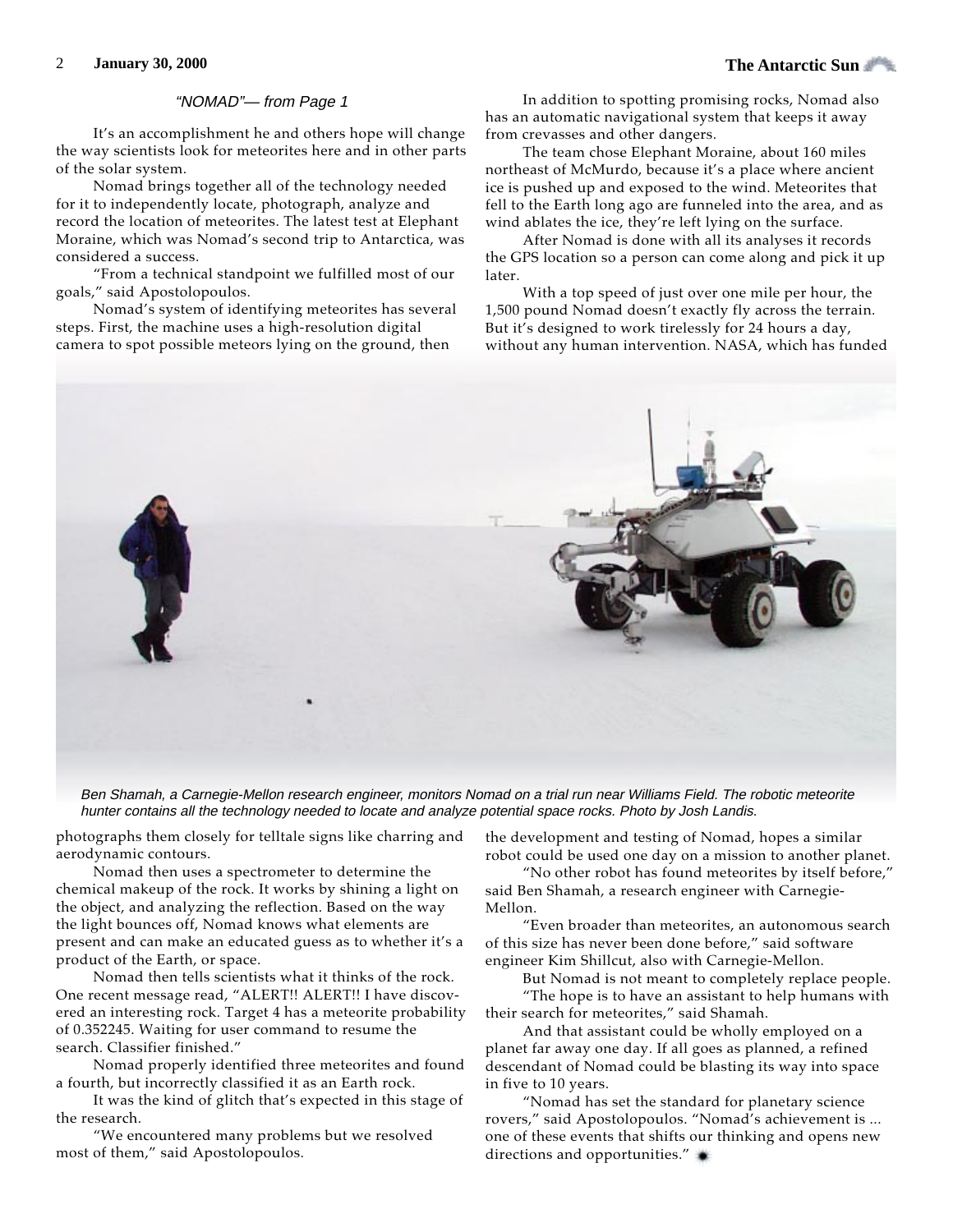## **Letters to the editors**

#### **Happy trails**

To Fleet Ops and the Heavy Shop:

We love you. Thanks for keeping the roads and vans drivable and safe for our daily sojourn onto the ice, the transition and around town. We don't know each and every one of you, but we do know that you do incredible and creative work in a very challenging place. Truly amazing: Finding parts that are not there, making a road reappear when it seems destined for the sea, quietly making this place work. Somehow, you have been here all season for us. And we thank you. Enjoy your upcoming summer or winter.

—The folks at Shuttle Ops

## **Protest decision announced**

The U.S. Court of Federal Claims ruled Friday that the award of the Antarctic support contract to Raytheon should stand.

The court, which has jurisdiction over federal contracts, held that the National Science Foundation's "award was an appropriate exercise of discretion, and neither arbitrary nor capricious."

The judge's decision determined that while ASA and Raytheon had scored similarly in the evaluation, NSF had chosen the contractor it thought would offer the best value to the program. According to the court, the evaluation process involved technical knowledge and detailed understanding.

The decision was complex enough that the court would not set aside the award which resulted from it.

Raytheon officials in McMurdo said the company is ready to begin the hiring process with full communication with ASA employees.

However, lawyers for all parties are not yet sure if the protective order remains in place. Until this is known, Raytheon will remain unable to discuss salaries and compensation with ASA employees, and ASA staff cannot reveal proprietary information to Raytheon.

ASA has the right to appeal the ruling, but it is not clear yet if it will exercise that right.

#### *The week in weather* **• H/ 30 F • • McMurdo L/ 19 F Min Wind Chill: -6 F Max Wind: 20 mph South Pole H/ -20 F L/ -35 F Min Wind Chill: -99 F Max Wind: 21 mph Palmer H/ 44 F L/ 29 F Min Wind Chill: -2 F Max Wind: 68 mph**



## **Hut-footin' it**

Hiram Henry holds the lead in last week's Scott's Hut Race as Gary Rochford keeps up the pressure from behind. Henry finished the 4.5-mile run first, in 28 minutes and 9 seconds. In a separate running of the race for the Coast Guard, Dirk Krause finished in 27 minutes and 43 seconds. Photo by Jeff Inglis.

**The Antarctic Sun**, part of the United States Antarctic Program, is funded by the National Science Foundation. Opinions and conclusions expressed in the Sun are not necessarily those of the Foundation. **Use:** Reproduction and distribution are encouraged with acknowledgment of source and author. **Publisher:** Valerie Carroll, Antarctic Support Associates. **Editors:** Jeff Inglis

> Josh Landis Aaron Spitzer

**Contributions are welcome**. Contact the Sun at sun\_news@mcmurdo.gov. In McMurdo, visit our office in Building 155 or dial 2407. **Web address:** http://www.asa.org

# Store Hours during Ship Offload

Sunday, February 6: 6:30-8 p.m. Monday, February 7: closed Tuesday-Thursday, February 8-10: 6:30-8 p.m. Friday, February 11: closed Saturday and Sunday, February 12 and 13: 6:30-8 p.m. Monday, February 14: closed

There will be NO LIQUOR SALES during vessel offload, estimated to be February 6 through 14. Schedule subject to change. Watch for notices!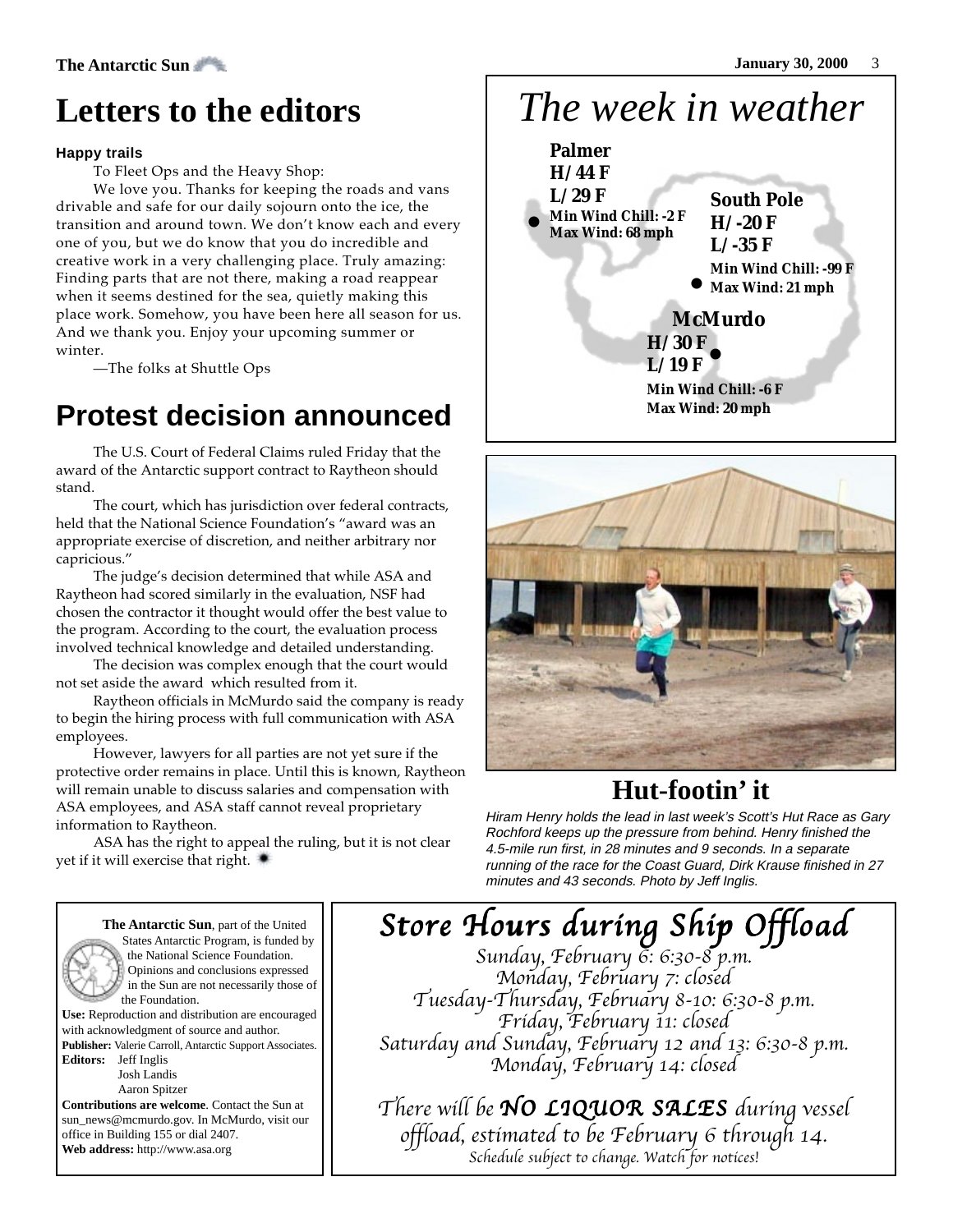# Station Updates them at Pole for a few days, so a lot of

#### **South Pole Station**

By Tracy Sheeley

We are entering the final two weeks of our summer season at South Pole Station, but work continues at full speed.

The new power plant project is on schedule, with three major milestones accomplished. The final framing panel was placed on January 22. The last arch ring went up on January 26. Framing for the personnel passageway and vertical tower have also been completed.

Backfill operations are in progress for all these areas. Work will continue on

the new power plant and the dark-sector laboratory over the winter.

The tunnelers had a successful season, and will return next summer to complete their work.

In science news, AMANDA and PICO have accomplished their goals this season—the final hole was completed on January 24 and the detectors have been deployed. The DASI telescope has begun collecting data, mapping the irregularities in radiation left over from the creation of the universe. Ten scientists and two

technicians will spend the winter at Pole collecting data.

The South Pole once again has had the honor of hosting some very distinguished visitors in the past few weeks. On January 16, astronauts James Lovell (Apollo VIII, Apollo XIII, Gemini VII and Gemini XII) and Owen Garriott (Spacelab and Skylab II) toured the station. They were presented with U.S. flags flown at the geographic pole during a welcoming ceremony. They each provided presentations on their experiences that were enthusiastically received by the South Pole population. Bad weather at Patriot Hills detained

people were able to meet them.

On January 24, the five members of the British Women's Expedition skied in to our station, completing a grand total of 638 miles. These women also participated in an expedition to the North Pole in 1997, giving them the honor of being the first all-female group to reach both poles.

Station population will remain high through February 15, at which point our summer season will close, and we will leave the station in care of 50 winterers.

#### **Palmer Station**

#### By Bob Farrell

Palmer Station is hosting the Laurence M. Gould research vessel at the conclusion of a successful three-week summer LTER cruise this week. Members of each science group will remain on station until the end of March to continue their local research.

It's been a busy summer season at Palmer with our 21-person support staff working with six on-site science groups. We've had the privilege of having a sound artist, a writer and two talented photographers join our community. There has been an outstanding exchange of talents and ideas this season through numerous lectures and presentations by community members.

Palmer has hosted six cruise ships and two yacht visits so far this summer, with seven more planned for February. These visits are a change of pace for the station and a great experience for the enthusiastic visitors.

The station will remain busy with science and construction until May, when winter remodel efforts will begin in earnest. Winter construction plans include a complete remodel of the GWR berthing and recreation areas, replacing the three- and four-person rooms with double rooms and the completion of our new medical facility and upgrading of the other facilities.

For our friends on the continental side moving into the winter, we'd like to wish you all the best for a happy and productive winter season.



**Check out the Sun websites of the week:** Places you can stop at on your way home from the Ice.

www.bulafiji.com Fiji Visitors Bureau

winter population, 50 people. Photo by Jeff Inglis.

www.cook-islands.com Cook Islands Tourism Corporation

www.gohawaii.com

Hawaii Visitors and Convention Bureau



South Pole Station. Soon the greenhouse will serve its largest-ever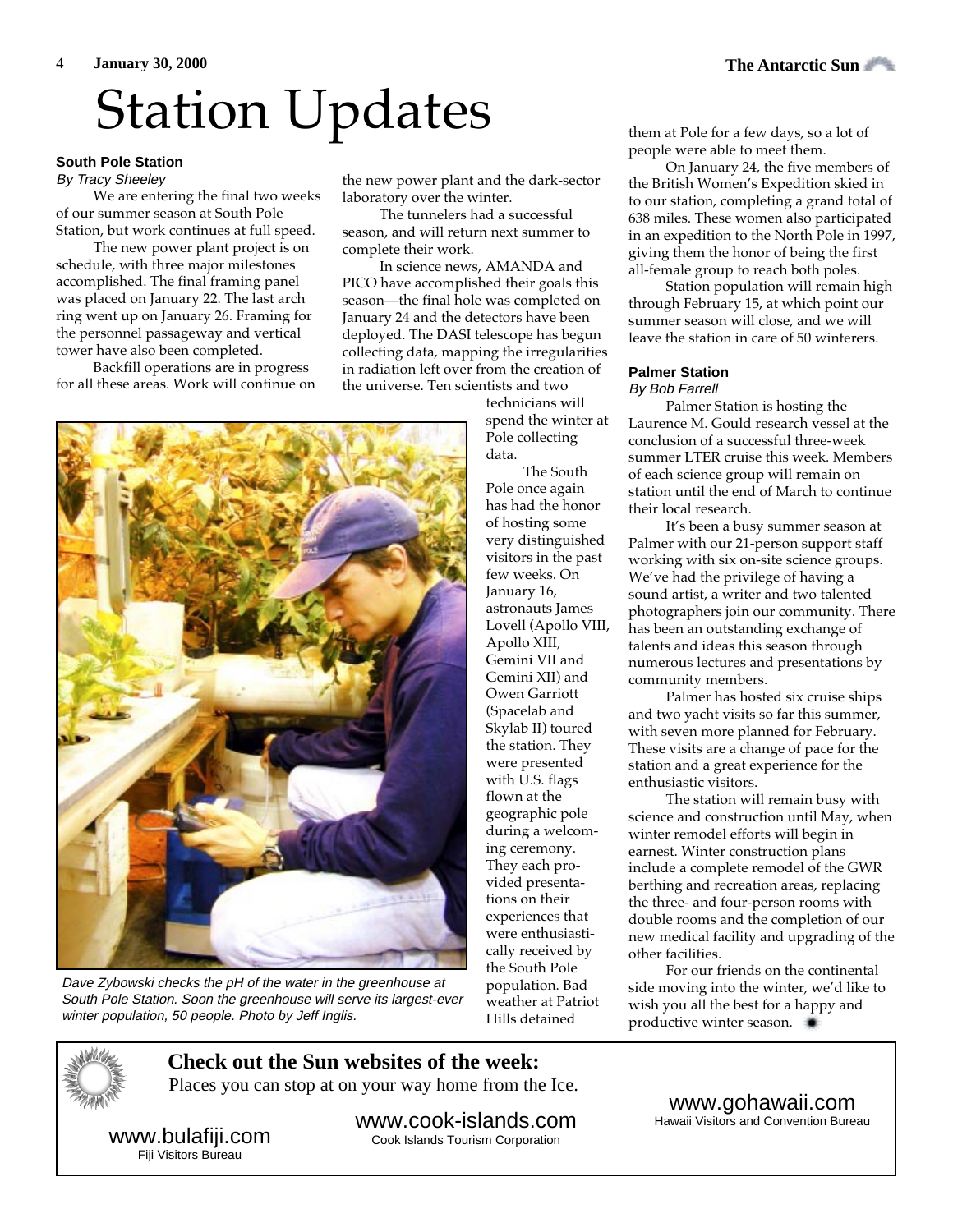#### **The Antarctic Sun** 5 **January 30, 2000** 5

#### "NAVCHAPs"— from Page 1

work in 12-hour shifts, two shifts per day, for about nine days straight.

In that short span of time, they'll handle approximately 22 million pounds of cargo—about 11,000 tons. More than half of that will be offloaded at MacTown, and the rest will be packed up and returned to the United States.

Included in the cargo coming to McMurdo will be 61 new trucks and other vehicles, 60 milvans of food, and tons of construction material for the new South Pole Station.

Being shipped back aboard the Greenwave is everything from 20 tons of ice-coring equipment to the wreckage of the Twin Otter aircraft that crashed at AGO-6 earlier this season.

Most of the NAVCHAPs will work on the ship operating cranes, connecting chains and performing myriad other tasks. Others will help out on station, loading the containers being sent back north.

Two NAVCHAPs will devote their time to paperwork, documenting the thousands of items offloaded and

onloaded.

New Zealand Defence Force longshoremen will also provide a hand, helping to guide cargo onto trucks for its trip from the ice pier up to McMurdo's cargo yards.

When the Greenwave is in McMurdo, time is precious, Samuel said. The vessel rents to the Antarctic Program at more than \$33,000 per day, and thus every day the NAVCHAPs save in unloading cargo is money saved, too.

NAVCHAPs also save the program money. According to Samuel, if it weren't for the Navy stevedores, commercial longshoremen would have to be hired. The standard union wage for such dock work is \$36 per hours. As well, commercial hatch teams are larger and work shorter shifts.

The Greenwave is expected in McMurdo by Saturday. It sailed from Port Hueneme on January 12 and is due back March 16.

When the ship is in port, the ice pier and the road down to Hut Point will be closed to pedestrians. Also offlimits will be the area between the dorms and Building 155 and several other cargo yards.

Below: A map of the area around Building 155 as it will be marked during ship offload. Note the relocation of Derelict Junction to the front side of Building 155, outside the Galley. Also note the closing of the doors on the dorm side of Highway 1.

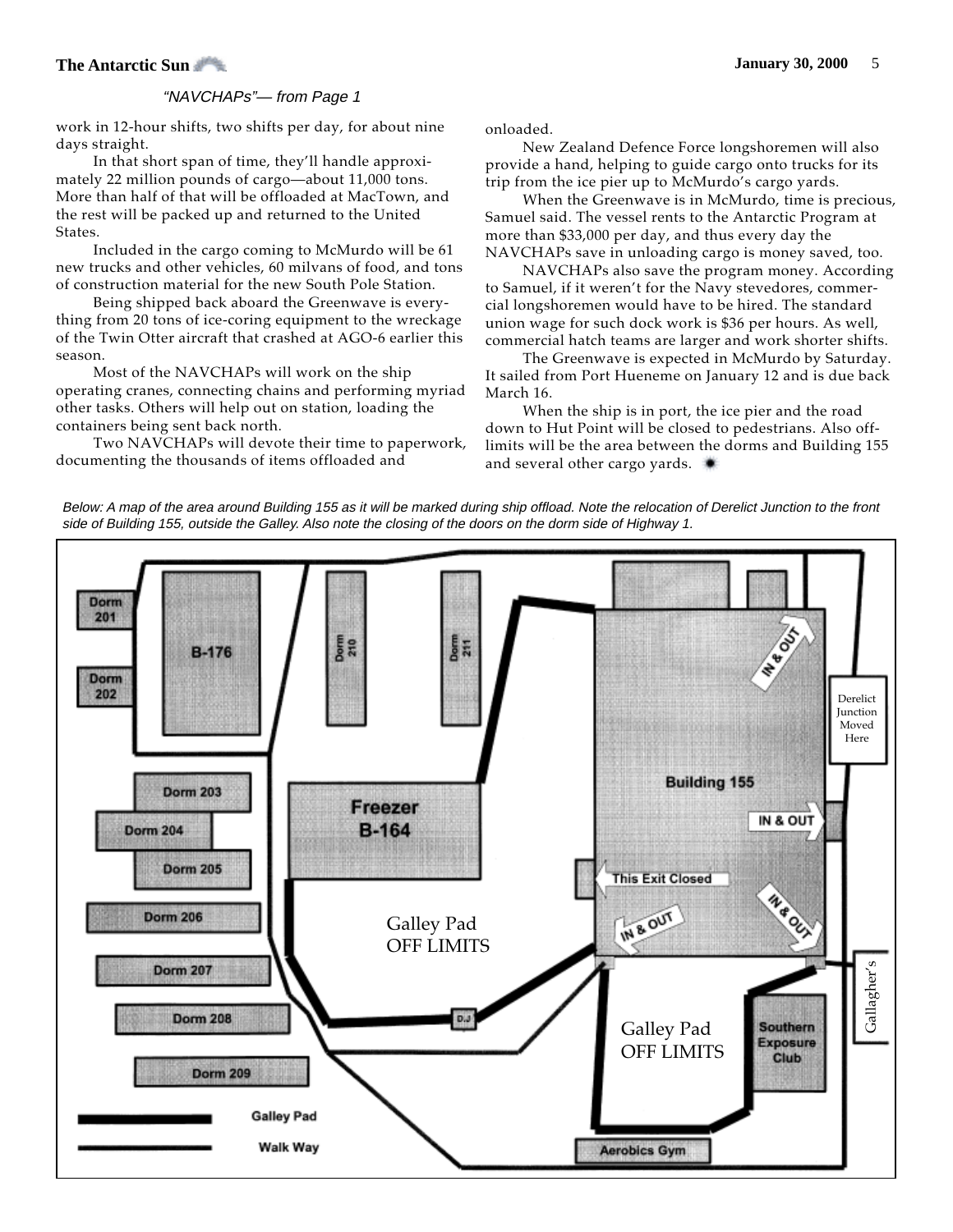## **Our Antarctic Week**

#### **Today**

Science lecture by Norbert Wu: The Resident Orcas of McMurdo Sound. Two showings: 8:30 p.m. and 9:30 p.m. Please only come to one show. 8:30 folks, please leave quickly to let the 9:30 folks in!

#### **Monday**

- Super Bowl Monday, 11 a.m., kickoff at noon, Gallagher's. (Evening re-broadcast, 7 p.m., Gallagher's)
- Brass Quartet and Shackletones concert, 8:30 p.m., Chapel

#### **Tuesday**

Ob Hill hike, 7:30 p.m., meet outside the Galley. Champagne and certificate at the summit!

#### **Wednesday**

Travel Bingo, 8 p.m., Gallagher's. Get your passport stamped! \$200 grand prize (for your travel fund!)

#### **Thursday**

Movie night: American Pie, 8 p.m., Coffee House February birthday bash, 8-9 p.m., Coffee House. Bring ID for free drink and cake!

#### **Friday**

- Town briefing on vessel operations, 8:15 p.m., **Galley**
- Flea market, 8 p.m., Playhouse. Clean out your closet! Sign up with Rec to get a table.

*If you have an item for the weekly calendar, e-mail us at sun\_news@mcmurdo.gov, call 2407, or drop by our office in Building 155.*



## **In the shadow of Scott**

Members of the New York Air National Guard look over McMurdo Sound from the top of Hut Point. Open water has allowed penguins, seals and whales to come close to shore. Photo by Aaron Spitzer.



*If you could take home any vehicle from* **Faces HIGHWAY** *If you could take home any vehicle from*<br>*Antarctica, which would you choose and why?* 



"Truck 321. I've been driving that thing for four years and I want that truck." **Don Brogan** supply



"A C-130 to finally get me out of here." **Karla College** supply



"The Chalet's tracked van, because it's so darn cool." **Aniko Safran** help desk



"The Terra Bus. It would be the most eye-catching, and very intimidating." **Anthony Castagna** fire department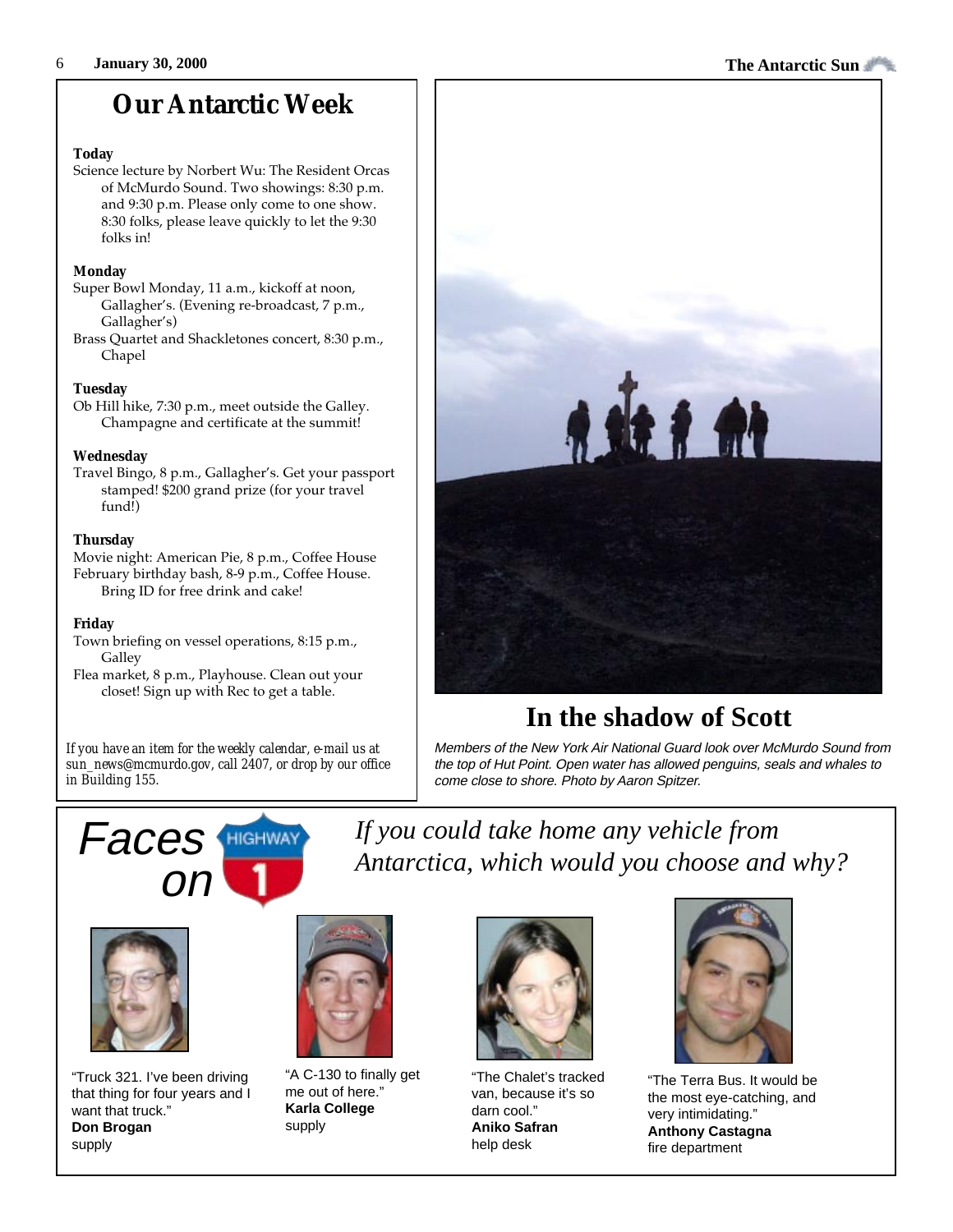#### **The Antarctic Sun January 30, 2000** 7

oused in the basement of McMurdo's Building 63 are two bowling lanes, one of a few **Propendici** in the basement of McMurdo's Building 63 are bowling lanes, one of a few remaining manually-set alleys in the world. The exact number is difficult to know, because they are so small and so rare.

The lanes were the site of last week's bowling tournament final match, won by the Freshies, with the help of the people behind the pins.

Several McMurdo residents are pinsetters in their spare time, earning minimum wage and tips from bowlers. It's a rough job, involving constant bending and lifting in a confined space, moving speedily so as not to delay the bowlers, and also avoiding the 10- to 16 pound balls which hurtle down the lanes.

There aren't all that many pinsetters today. In earlier days of bowling, fallen pins were collected by hand and re-set in place individually, often by young people, called "pin boys."

At the end of World War II, there was a shortage of willing pin boys. Technology offered another solution, automated pinsetters. These were often cheaper to run, since one or two people could service numerous lanes at once.

"It's very rare to find people who manually set the pins anymore," Jim Dressel, editor of Bowler's Journal International, said in a phone interview.

See "Bowling"—Page 8



Shonda Murray sends a ball back to the bowlers before picking up the pins it knocked down. Usually by the time the ball arrives at the top of the lane, Murray has retrieved the pins and is well out of the way. If bowlers forget to check for legs behind the pins, the pinsetters can find themselves victims, rather than helpers. Photo by Jeff Inglis.

Pinsetting For dollars

By Jeff Inglis The Antarctic Sun





Above: Each pin that falls is more work for the pinsetters. During each hour of a threehour shift, they might re-set as many as 400 pins, and pick up a 10- to 16-pound ball up to 80 times. Photo by Jeff Inglis.

Left: Tom Piwowarski watches down the lane for the next bowler. He has already prepared fallen pins to be re-set when the frame is finished. Photo by Jeff Inglis.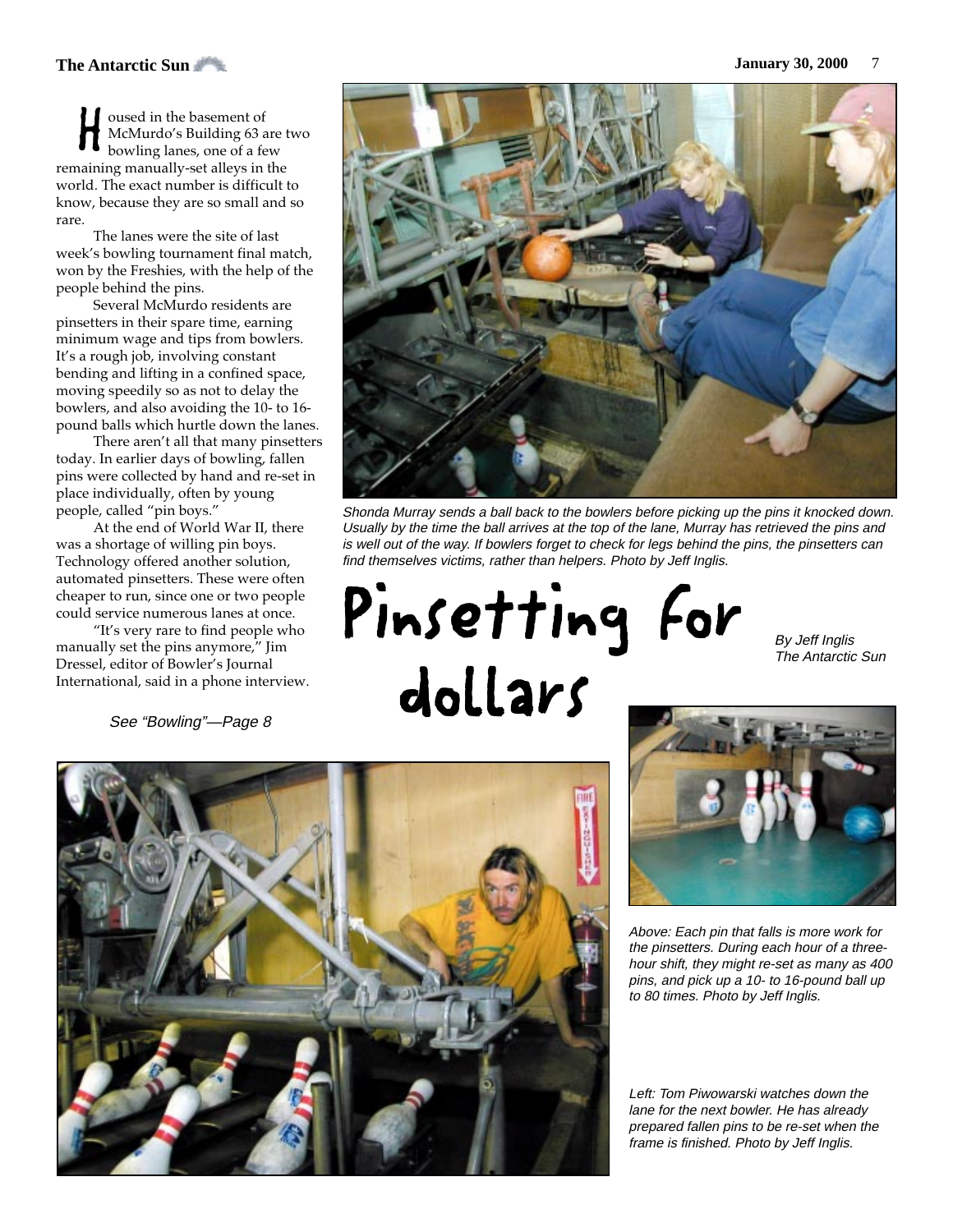

#### "Bowling"—from Page 7

The machines themselves are also of interest.

"They're antiques and they're very valuable," said spokeswoman Jackie Twa of Brunswick, the corporation which made the pinsetting trays used at McMurdo's lanes.

Despite the lack of replacement parts, "you could sell them for a lot of money and buy a new center," Twa said.

Dressel was surprised to learn of the existence of McMurdo's artifact.

He recalled that in the 1940s and 1950s there were a number of bowling alleys installed in military bases around the world.

But the automated setters used by most bowling centers nowadays were first introduced in 1945 by AML, Dressel said. Brunswick started making them in 1950, he said.

The manual pinsetters in Building 63 carry the following information on the manufacturer's label: "Style B-10, Brunswick-Balke-Collender." The machines are serial numbers 1023 and 1028.

The company changed its name from Brunswick-Balke-Collender to Brunswick Corporation on April 18, 1960, according to Linda Haschke, a marketing representative for Brunswick.

Left: When nobody shows up to bowl, the pinsetters make more work for themselves. Lisa Keller bowls a game while another pinsetter works. After her game they will switch places so the other can bowl. Photo by Jeff Inglis.

#### Ross Island Chronicles by Richard Perales



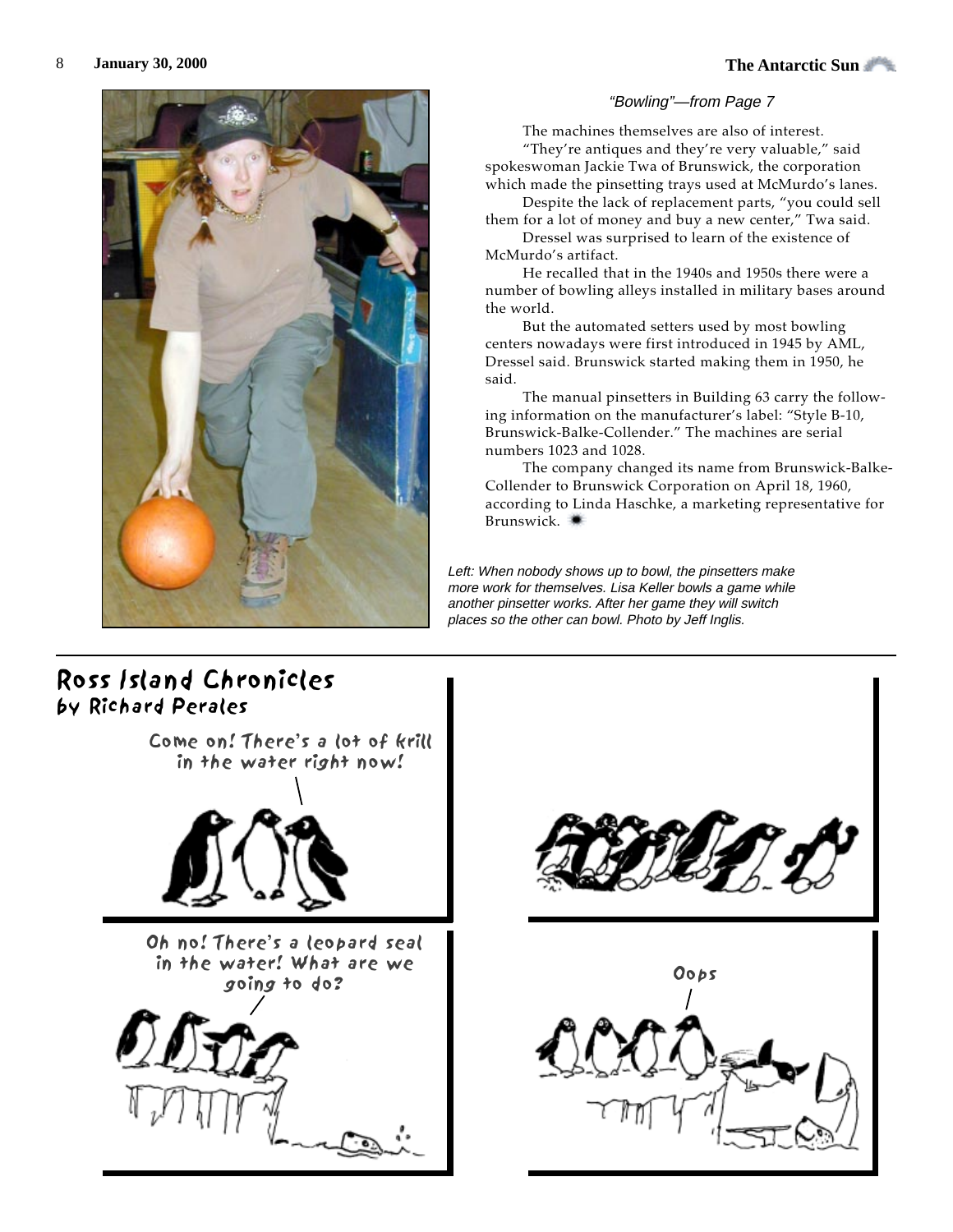## An ear to the ground **Antarctica's listening post for nuclear blasts**

#### By Doug Quin Special to the Sun

One of the many intriguing science projects taking place at Palmer Station is not involved with Antarctic ecology, per se. Rather, it is a facet of the monitoring protocol of the Comprehensive Nuclear Test Ban Treaty, or CTBT, for short.

Charles "Buck" Wilson, Kay Lawson and Dan Osborne from the Geophysical Institute at the University of Alaska in Fairbanks are on station to install and test an array of infrasonic microphones. These listening devices are designed to pick up very low frequency acoustic signatures of underground nuclear tests, from anywhere in the world.

Infrasound is generally understood to be the part of the audio spectrum that lies below the range of human hearing, i.e., less than about 16Hz, or cycles per second. When a nuclear device is detonated, the explosion produces an extremely low, powerful sound which travels all around the planet. The array in the Palmer Station area is one of several strategically-placed listening posts around the globe as part of an international effort to verify treaty compliance.

Since their arrival in mid-January the "CTBTs" have been busy troubleshooting their gear, putting pieces together and positioning the microphones at different locations in the area. Three rigs have been deployed: at Old Palmer (identified as "Brit"), Torgersen Island and behind Station in "the backyard."

The tripartite arrangement of the array is an essential aspect in localizing a sound. By measuring the difference in signal arrival times to the microphones, in a process known as triangulation, the scientists can accurately identify a point of origin. This information can be extremely accurate, particularly when correlated with recordings from arrays

elsewhere. Buck and his crew brought an extra unit, as a backup. With all the equipment working, they decided to place this last component of the array at Janus Island—thereby extending the triangular configuration.

While the application of the CTBT technology serves an important role in maintaining world peace, there are also "sidebands" of acoustic activity from the natural world that may be perceived through this lens.

When not keeping watch on the state of nuclear weaponry, Dan Osborne is following natural infrasound. From sonic booms issuing from the aurora to "sprites" associated with lightning strikes, there is a world of sound that lies out of our range of hearing.

One of the interesting "tests" of the CTBT arrays has been

the lower frequency booms associated with glacial calving. At Loudwater and Arthur Harbor Coves, I experienced a physical sensation, or impact, from a couple of large-scale events.

On the one hand, my ears tuned in to the vibrations that I could hear, while I could also feel the ice fracture—a pulse that slammed against my body like a sudden gust of wind. It is this range that shows up as a trace, a coherent infrasonic wave, on the special data recorders that Buck, Dan and Kay use.

Steve Dunbar and I decided to tag along, lend a hand and learn a bit more about a different dimension of the soundscape infrasound. Rob Edwards took the CTBTs and their gear in one boat, accompanied by wildlife photographer and environmentalist, Gary Braasch. U.S. News and World reporter Charlie Petit



Kay Lawson checks a GPS meter while setting up the listening array. Photo by Doug Quin.

cially useful for this application.

For all the high-end technology, this was a garden-grade, hardware store item: albeit a particular brand and qualified to treaty specifications. The hoses radiated, like tendrils, from the hub of the microphone, in a cruciform plan along the rocks. The total extent, or footprint, is nearly 30 metres. We helped Buck and his team secure the hoses, while Dan tested the data flow and Kay took detailed GPS readings. Within an hour, it was all working well.

Steve, Charlie and I then split off to have a listen underwater on the far side of DeLacca Island. It was pretty quiet—no seals, whales or even any iceberg activity, just the din of the sea state.

Doug Quin's website address is www.antarctica2000.net.

joined us in our Zodiac.

Together, we worked our way through the brash in the approach to Janus Island. A light, beaded snow fell and visibility was limited. The swell around Janus was several feet. The landing and offloading of equipment proved to be a challenge and we found ourselves working a surge to jump ashore—only to try and gain footing on slippery rocks, covered in an emerald green seaweed.

The batteries for the microphone and data collection unit weighed 70 pounds each! A few brown skuas circled and displayed when we approached their nests. It was warm and we soon broke into a good sweat.

The microphone itself is a modest size—less than 20 cm in diameter. One of the interesting problems in gathering low frequency sounds is that ambient noise from wind can mask and obscure what you are seeking.

In order to work around this problem—which is perennial for all sound recordists—the solution involved running out lengths of porous, soak hoses. Low frequencies can be detected through this material and there is a certain noise reducing quality that makes them espe-